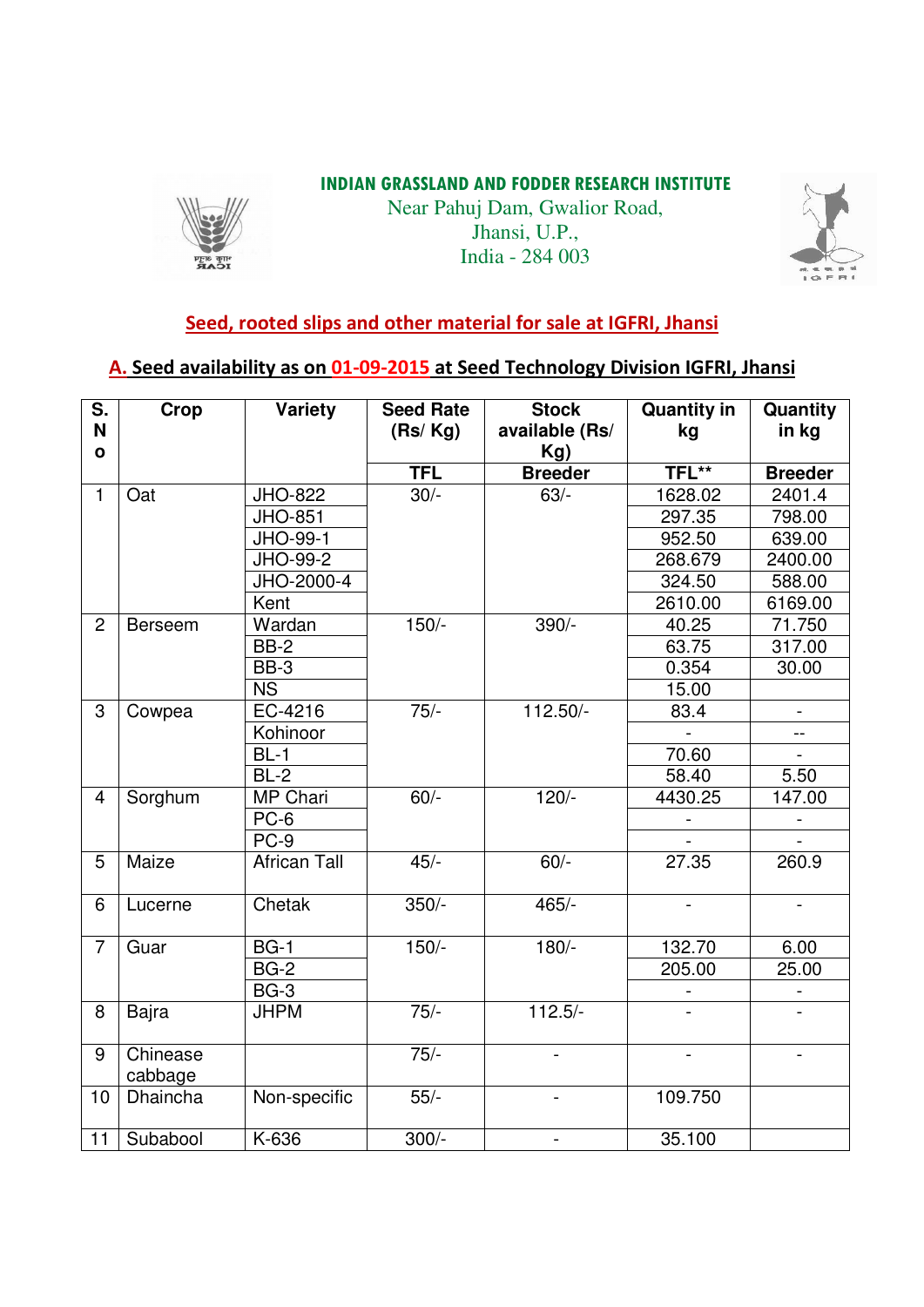|    |                     | $S-24$                 |         | $\blacksquare$               | 123.600 |  |
|----|---------------------|------------------------|---------|------------------------------|---------|--|
|    |                     | $S-10$                 |         |                              | 26.500  |  |
|    |                     | $S-22$                 |         | $\overline{\phantom{0}}$     | 65.800  |  |
|    |                     | K-8                    |         | $\overline{\phantom{a}}$     | 51.80   |  |
|    |                     | $\overline{\text{NS}}$ |         |                              | 367.721 |  |
| 12 | Panicum             | <b>BG-1</b>            | $500/-$ | $\overline{\phantom{a}}$     | 5.40    |  |
|    | maximum             | $BG-2$                 |         | -                            | 17.470  |  |
|    |                     | Hamil                  |         | $\qquad \qquad \blacksquare$ | 2.350   |  |
|    |                     | Non-specific           |         |                              | 128.00  |  |
| 13 | Chrysopogon         | <b>Bundel</b>          | $500/-$ |                              | 2.105   |  |
|    | fulvus              | Dhawalu                |         |                              |         |  |
|    |                     | Ghas-1                 |         |                              |         |  |
|    |                     | Chandigarh             |         | $\overline{\phantom{a}}$     | 2.000   |  |
|    |                     | Non-specific           |         |                              | 3.500   |  |
| 14 | Sehima              | <b>Bundel Saen</b>     | $600/-$ | $\overline{\phantom{m}}$     |         |  |
|    | nervosum            | Ghas-1                 |         |                              |         |  |
| 15 | Cenchrus            | <b>IGFRI-3108</b>      | $500/-$ | $\overline{\phantom{a}}$     | 9.294   |  |
|    | ciliaris            | IGFRI-727              |         |                              |         |  |
|    |                     | Non-specific           |         |                              | 3.258   |  |
| 16 | Cenchrus            | Non-specific           | $500/-$ |                              | 56.792  |  |
|    | setigerus           |                        |         |                              |         |  |
| 17 | Dichanthium         | Non-specific           | $600/-$ | $\blacksquare$               | 1.70    |  |
|    | annulatum           |                        |         |                              |         |  |
| 18 | Pennisetum          | $BD-1$                 | $300/-$ | $\blacksquare$               |         |  |
|    | pedicellatum        | BD-2                   |         | ÷                            | 1.20    |  |
|    |                     | New                    |         | ٠                            | 4.80    |  |
|    |                     | Perennial              |         | ä,                           | 9.13    |  |
|    |                     | Naked seed             | 5000/-  |                              |         |  |
| 19 | <b>Bothriochloa</b> |                        | $600/-$ |                              | 0.50    |  |
|    | pertusa             |                        |         |                              |         |  |
| 20 | Para grass          |                        | $500/-$ |                              | 1.000   |  |
|    |                     |                        |         |                              |         |  |
| 21 | Heteropogon         | <b>Bundel</b>          | 700/-   |                              | 16.000  |  |
|    | contortus           | Lampa-1                |         |                              |         |  |
|    |                     | Non-specific           |         | ۰                            | 6.000   |  |
| 22 | <b>Brachiaria</b>   |                        | $500/-$ |                              | 17.200  |  |
|    | spp.                |                        |         |                              |         |  |
|    |                     |                        |         |                              |         |  |
| 23 | Clitoria            |                        | $250/-$ | $\overline{\phantom{a}}$     | 3.033   |  |
|    | trenatea            |                        |         |                              |         |  |
| 24 | Rhodes              |                        | $600/-$ |                              |         |  |
|    | grass               |                        |         |                              |         |  |
| 25 | Stylosanthes        |                        | $350/-$ | $\overline{\phantom{0}}$     | 34.25   |  |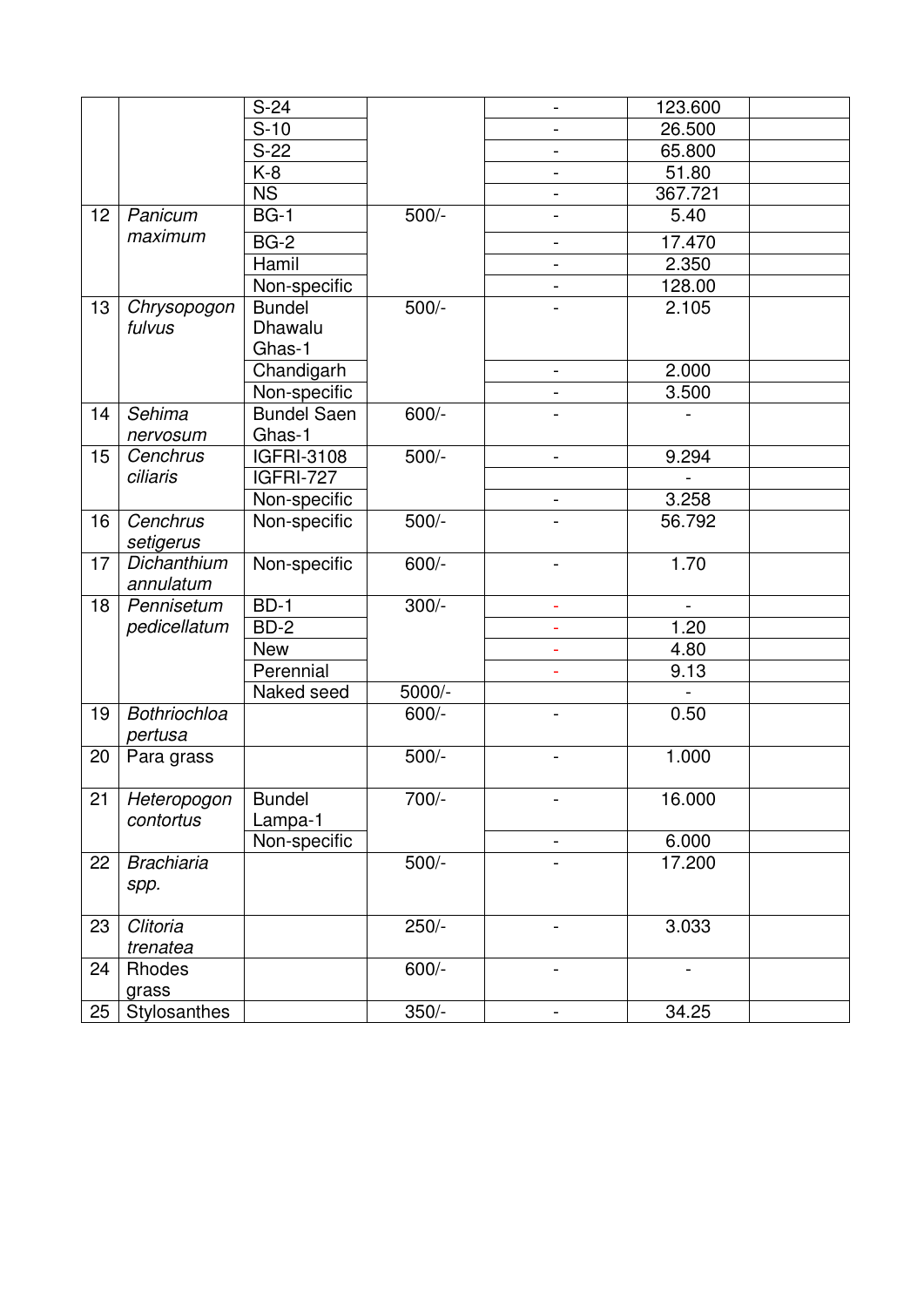| B. Truth Fully Labeled (TFL) seed stock available for sale at ATIC, Jhansi Farm                                                                                   |                                  |                               |                                     |  |  |  |  |
|-------------------------------------------------------------------------------------------------------------------------------------------------------------------|----------------------------------|-------------------------------|-------------------------------------|--|--|--|--|
| Section, Jhansi, RRS, Avikanagar, RRS, Dharwad and RRS, Srinagar - IGFRI and at<br>its Research Stations on 01.09.2015 {in Kilogram}                              |                                  |                               |                                     |  |  |  |  |
| <b>Fodder Crop</b><br>Variety<br><b>Price</b><br><b>Stock at</b><br>Stock at<br>(Rs/Kg)<br><b>ATIC,IGFRI</b><br>Farm<br>Jhansi<br>Section,<br><b>IGFRI Jhansi</b> | RRS,<br>Avikanagar,<br>Rajasthan | RRS,<br>Dharwad,<br>Karnataka | RRS,<br>Srinagar,<br><b>J&amp;K</b> |  |  |  |  |
| Oat<br><b>JHO-822</b><br>30<br>5300                                                                                                                               |                                  |                               |                                     |  |  |  |  |
| <b>JHO-851</b><br>Oat<br>30                                                                                                                                       |                                  |                               |                                     |  |  |  |  |
| JHO-99-1<br>Oat<br>30                                                                                                                                             |                                  |                               |                                     |  |  |  |  |
| JHO-99-2<br>Oat<br>30                                                                                                                                             |                                  |                               |                                     |  |  |  |  |
| JHO-2000-4<br>Oat<br>30                                                                                                                                           |                                  |                               |                                     |  |  |  |  |
| Oat<br>Kent<br>30                                                                                                                                                 |                                  |                               |                                     |  |  |  |  |
| Wardan<br><b>Berseem</b><br>150                                                                                                                                   |                                  |                               |                                     |  |  |  |  |
| <b>BB-2</b><br><b>Berseem</b><br>150                                                                                                                              |                                  |                               |                                     |  |  |  |  |
| <b>BB-3</b><br>150<br><b>Berseem</b>                                                                                                                              |                                  |                               |                                     |  |  |  |  |
| EC-4216<br>Cowpea<br>75                                                                                                                                           |                                  | 1.5                           |                                     |  |  |  |  |
| Kohinoor<br>Cowpea<br>75                                                                                                                                          |                                  |                               |                                     |  |  |  |  |
| $BL-1$<br>75<br>$\overline{2}$<br>Cowpea                                                                                                                          |                                  | 4.75                          |                                     |  |  |  |  |
| $BL-2$<br>75<br>Cowpea                                                                                                                                            |                                  |                               |                                     |  |  |  |  |
| Sorghum<br><b>MP Chari</b><br>60<br>745<br>190                                                                                                                    |                                  |                               |                                     |  |  |  |  |
| <b>PC-6</b><br>Sorghum<br>60                                                                                                                                      |                                  |                               |                                     |  |  |  |  |
| Sorghum<br><b>PC-9</b><br>60                                                                                                                                      |                                  |                               |                                     |  |  |  |  |
| Sorghum<br>Poorvi<br>300<br>60                                                                                                                                    |                                  |                               |                                     |  |  |  |  |
| Sorghum<br><b>CoFS 29</b><br>60                                                                                                                                   |                                  |                               |                                     |  |  |  |  |
| Sorghum<br>Perennial                                                                                                                                              |                                  | 1.5                           |                                     |  |  |  |  |
| <b>African Tall</b><br><b>Maize</b><br>45<br>13                                                                                                                   |                                  | 3                             |                                     |  |  |  |  |
| <b>Chetak</b><br>Lucerne<br>350                                                                                                                                   |                                  |                               |                                     |  |  |  |  |
| <b>RL88</b><br>Lucerne                                                                                                                                            |                                  | 50                            |                                     |  |  |  |  |
| <b>Anand 2</b><br>Lucerne                                                                                                                                         |                                  | 25                            |                                     |  |  |  |  |
| <b>BG-1</b><br>Guar<br>150                                                                                                                                        |                                  |                               |                                     |  |  |  |  |
| <b>BG-2</b><br>Guar<br>150<br>29                                                                                                                                  |                                  |                               |                                     |  |  |  |  |
| <b>BG-3</b><br>Guar<br>150                                                                                                                                        |                                  | 33.4                          |                                     |  |  |  |  |
| Guar<br>150                                                                                                                                                       |                                  |                               |                                     |  |  |  |  |
| <b>JHPM</b><br>75<br><b>Bajra</b>                                                                                                                                 |                                  |                               |                                     |  |  |  |  |
| <b>AVKV 19</b><br><b>Bajra</b><br>$1.5\,$<br>75                                                                                                                   |                                  | 4.4                           |                                     |  |  |  |  |
| Chinease<br>75                                                                                                                                                    |                                  |                               |                                     |  |  |  |  |
| cabbage<br><b>Mustard</b><br>Varuna                                                                                                                               |                                  |                               |                                     |  |  |  |  |
| Non-specific<br>Dhaincha<br>55                                                                                                                                    |                                  | $22 + 0.5$                    |                                     |  |  |  |  |
| K-636<br>Subabool<br>300                                                                                                                                          |                                  |                               |                                     |  |  |  |  |
| $S-24$<br>Subabool<br>300                                                                                                                                         |                                  |                               |                                     |  |  |  |  |
| Subabool<br>$S-10$<br>300                                                                                                                                         |                                  |                               |                                     |  |  |  |  |
| Subabool<br>$S-22$<br>300                                                                                                                                         |                                  |                               |                                     |  |  |  |  |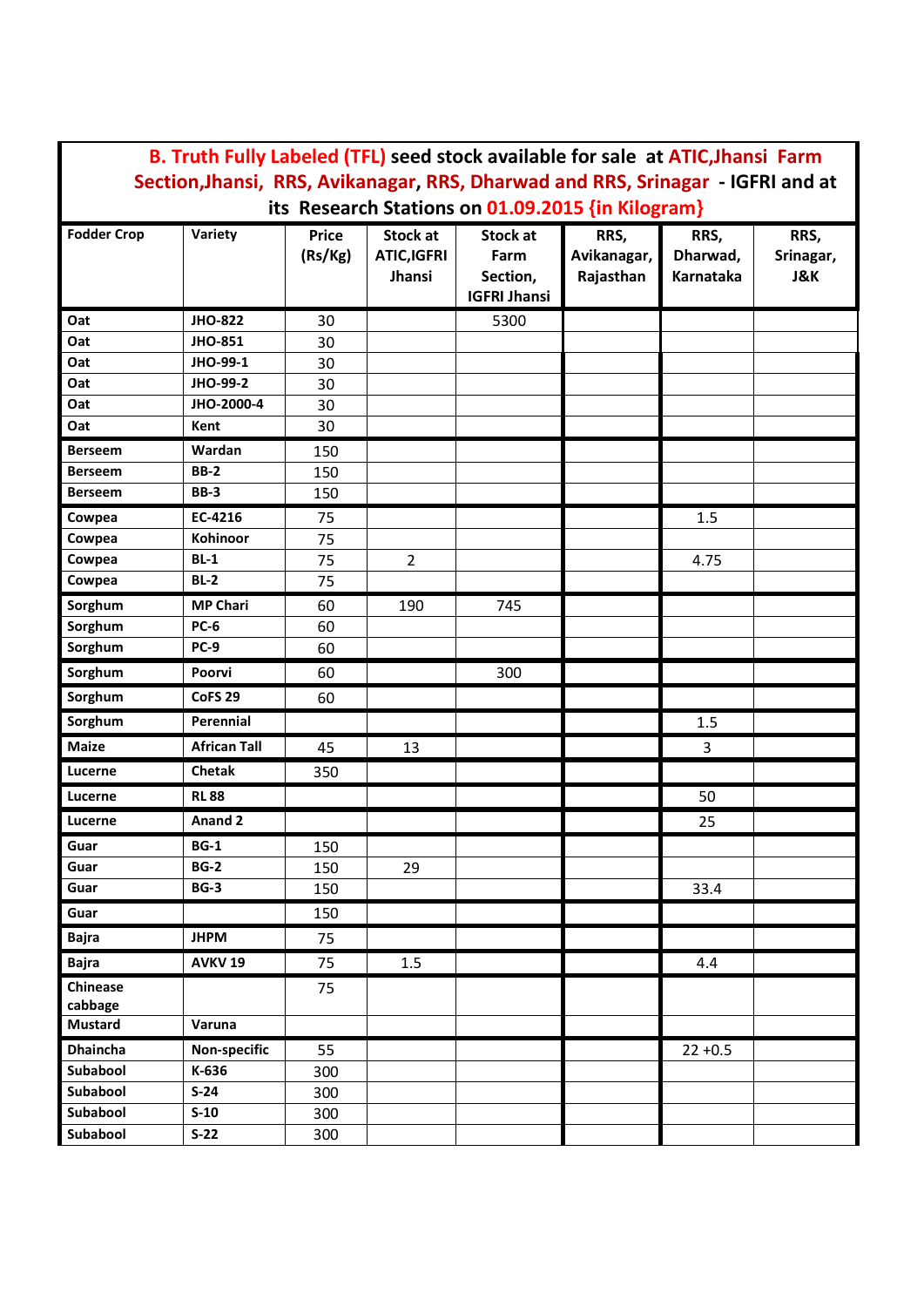| Subabool                   | $K-8$              | 300 |   |      |                |  |
|----------------------------|--------------------|-----|---|------|----------------|--|
| Subabool                   | <b>NS</b>          | 300 | 5 |      |                |  |
| <b>Grazing guinea</b>      |                    |     |   |      |                |  |
| <b>Panicum</b>             | $BG-1$             | 500 |   |      |                |  |
| maximum<br><b>Panicum</b>  | <b>BG-2</b>        |     |   |      |                |  |
| maximum                    |                    | 500 |   |      | 17             |  |
| <b>Panicum</b>             | Hamil              | 500 |   |      |                |  |
| maximum                    |                    |     |   |      |                |  |
| <b>Panicum</b>             | Non-specific       | 500 |   |      |                |  |
| maximum                    |                    |     |   |      |                |  |
| <b>Panicum</b>             | DGG <sub>1</sub>   | 500 |   |      | 14.5           |  |
| maximum                    |                    |     |   |      |                |  |
| <b>Panicum</b>             | Improved           | 500 |   |      | $\overline{7}$ |  |
| maximum                    | accession          |     |   |      |                |  |
| Chrysopogon                | <b>Bundel</b>      | 500 |   |      |                |  |
| fulvus                     | <b>Dhawalu</b>     |     |   |      |                |  |
|                            | Ghas-1             |     |   |      |                |  |
| Chrysopogon                | Chandigarh         | 500 |   |      |                |  |
| fulvus                     |                    |     |   |      |                |  |
| Chrysopogon<br>fulvus      | Non-specific       | 500 |   |      |                |  |
| Sehima                     | <b>Bundel Saen</b> | 600 |   |      |                |  |
| nervosum                   | Ghas-1             |     |   |      |                |  |
|                            |                    |     |   |      |                |  |
| Cenchrus ciliaris          | <b>IGFRI-3108</b>  | 500 |   | 0.35 |                |  |
|                            | Non-specific       | 500 |   |      |                |  |
| <b>Cenchrus</b>            | Non-specific       | 500 |   | 240  |                |  |
| setigerus                  |                    |     |   |      |                |  |
| <b>Dichanthium</b>         |                    | 600 |   |      |                |  |
| annulatum                  |                    |     |   |      |                |  |
| Pennisetum                 | <b>BD-1</b>        | 300 |   | 0.14 |                |  |
| pedicellatum               |                    |     |   |      |                |  |
| Pennisetum                 | <b>BD-2</b>        | 300 |   |      |                |  |
| pedicellatum<br>Pennisetum |                    |     |   |      |                |  |
| pedicellatum               | <b>New</b>         | 300 |   |      |                |  |
| Pennisetum                 | Perennial          | 300 |   |      |                |  |
| pedicellatum               |                    |     |   |      |                |  |
| <b>Bothriochloa</b>        |                    | 600 |   |      |                |  |
| pertusa                    |                    |     |   |      |                |  |
| Para grass                 |                    | 500 |   |      |                |  |
| Heteropogon                | <b>Bundel</b>      | 700 |   |      |                |  |
| contortus                  | Lampa-1            |     |   |      |                |  |
| Heteropogon                | Non-specific       | 700 |   |      |                |  |
| contortus                  |                    |     |   |      |                |  |
| <b>Brachiaria</b>          |                    | 500 |   |      |                |  |
| Clitoria ternatea          |                    | 250 |   |      | 11             |  |
| Stylo hamata               |                    | 350 |   |      | 12             |  |
| Dolichos (Sem)             | $JLP-3$            |     |   | 200  |                |  |
|                            | JLP-4              |     |   | 160  |                |  |
| Desmanthus                 |                    |     |   |      | 1.3            |  |
| virgatus                   |                    |     |   |      |                |  |

 **\* On all types of TFL seed sale, 5 percent extra is to be paid as packing charge**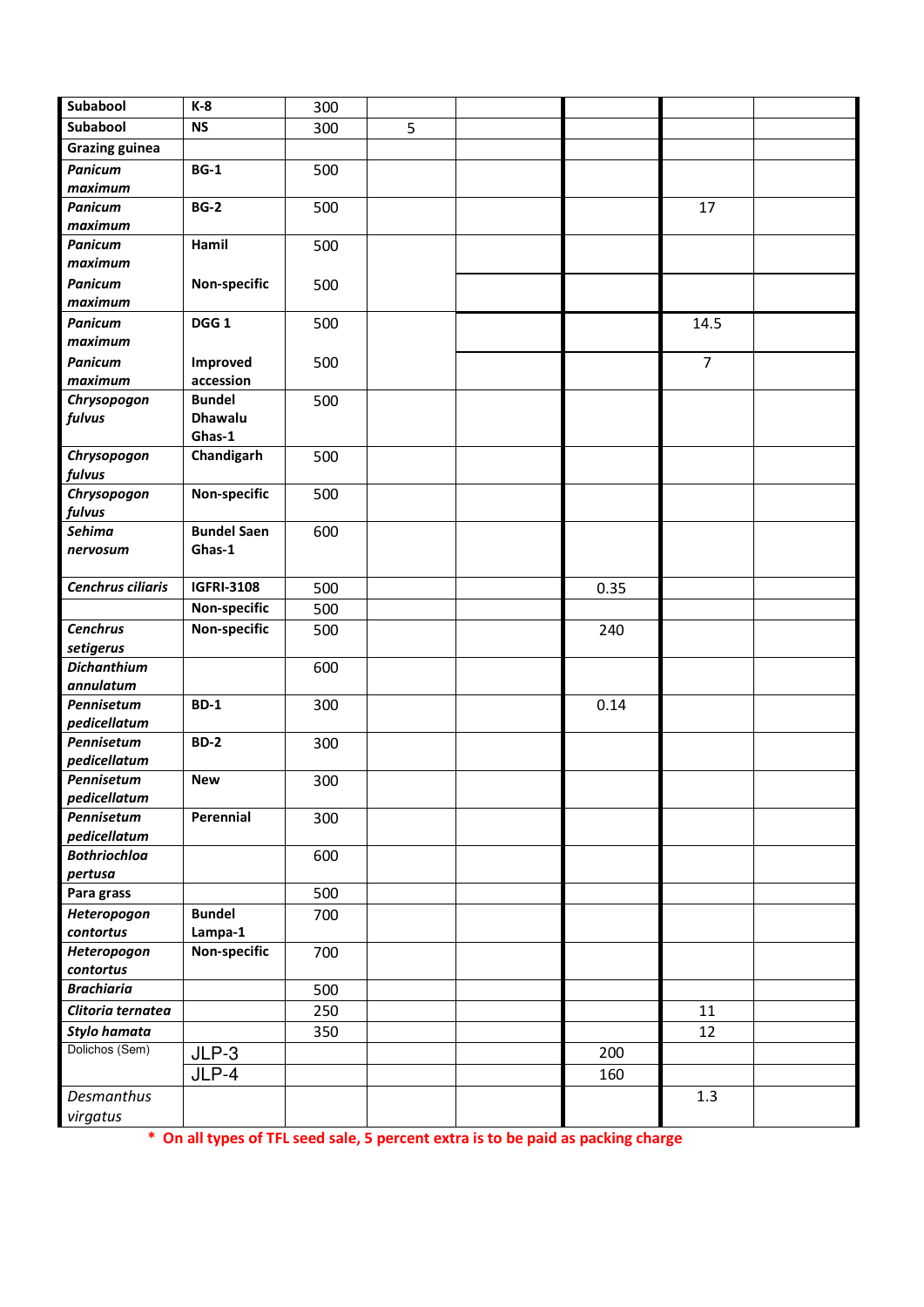|                                                     |                       |                                      |                                               | C. Rooted slips stock available for sale at IGFRI, Jhansi and at its Regional<br>Research Stations on 01.09.2015 (in Lakhs) from onset of Monsoon (or July<br>2015 whichever is earlier) |                            |                    |
|-----------------------------------------------------|-----------------------|--------------------------------------|-----------------------------------------------|------------------------------------------------------------------------------------------------------------------------------------------------------------------------------------------|----------------------------|--------------------|
| <b>Fodder Crop</b>                                  | Variety               | <b>Price (Rs per</b><br>rooted slip) | Farm Section,<br><b>ATIC- IGFRI</b><br>Jhansi | RRS, Avikanagar,<br>Rajasthan                                                                                                                                                            | RRS, Dharwad,<br>Karnataka | RRS, Srinagar, J&K |
| <b>Hybrid Napier</b><br>grass                       | IGFRI <sub>6</sub>    | 0.75                                 | 3                                             |                                                                                                                                                                                          |                            |                    |
| <b>Hybrid Napier</b><br>grass                       | <b>IGFRI 10</b>       | 0.75                                 |                                               |                                                                                                                                                                                          |                            |                    |
| Napier bajra<br>hybrid                              | DHN <sub>6</sub>      | 0.75                                 |                                               |                                                                                                                                                                                          | 0.01                       |                    |
| Guinea grass                                        | <b>BG-1</b>           | 0.75                                 |                                               |                                                                                                                                                                                          |                            |                    |
| Guinea grass                                        | <b>BG-2</b>           | 0.75                                 | $\mathbf{1}$                                  |                                                                                                                                                                                          | 0.1                        |                    |
| Guinea grass                                        | Hamil                 | 0.75                                 |                                               |                                                                                                                                                                                          |                            |                    |
| Guinea grass                                        | DGG 1                 | 0.75                                 |                                               |                                                                                                                                                                                          |                            |                    |
| Guinea grass                                        | Improved<br>accession | 0.75                                 |                                               |                                                                                                                                                                                          | $\overline{2}$             |                    |
| Grazing<br>guinea                                   |                       | 0.75                                 |                                               |                                                                                                                                                                                          | 3                          |                    |
| Cenchrus ciliaris (<br>Anjan grass)                 | <b>IGFRI 3108</b>     | 0.50                                 |                                               |                                                                                                                                                                                          |                            |                    |
| <b>Brachiaria</b><br>decumbens<br>(Signal<br>grass) | $---$                 | 0.50                                 |                                               |                                                                                                                                                                                          | $\overline{2}$             |                    |
| <b>Brachiaria</b><br>ruziziensis                    | DBRS 1                | 0.50                                 |                                               |                                                                                                                                                                                          | $\overline{2}$             |                    |

Г

i.

| D. Other materials for sale, Quantity in kg |                       |                                    |                                 |                                  |                               |                       |  |
|---------------------------------------------|-----------------------|------------------------------------|---------------------------------|----------------------------------|-------------------------------|-----------------------|--|
| <b>Particulars</b>                          | Sale price<br>(Rs/kg) | At ATIC,<br><b>IGFRI</b><br>Jhansi | Stock at<br>Farm<br>Section, kg | RRS,<br>Avikanagar,<br>Rajasthan | RRS.<br>Dharwad,<br>Karnataka | RRS,<br>Srinagar, J&K |  |
| <b>Feed Pallet</b>                          | 16                    | 48                                 |                                 | 1600                             |                               |                       |  |
| <b>Mineral Mixture (Area</b><br>Specific)   | 65                    |                                    | $\overline{\phantom{0}}$        |                                  |                               |                       |  |
| Vermi compost                               |                       | --                                 | $\overline{\phantom{0}}$        |                                  |                               |                       |  |

## **For Detail on all above different types of seeds/planting material and units about, Please Contact:**